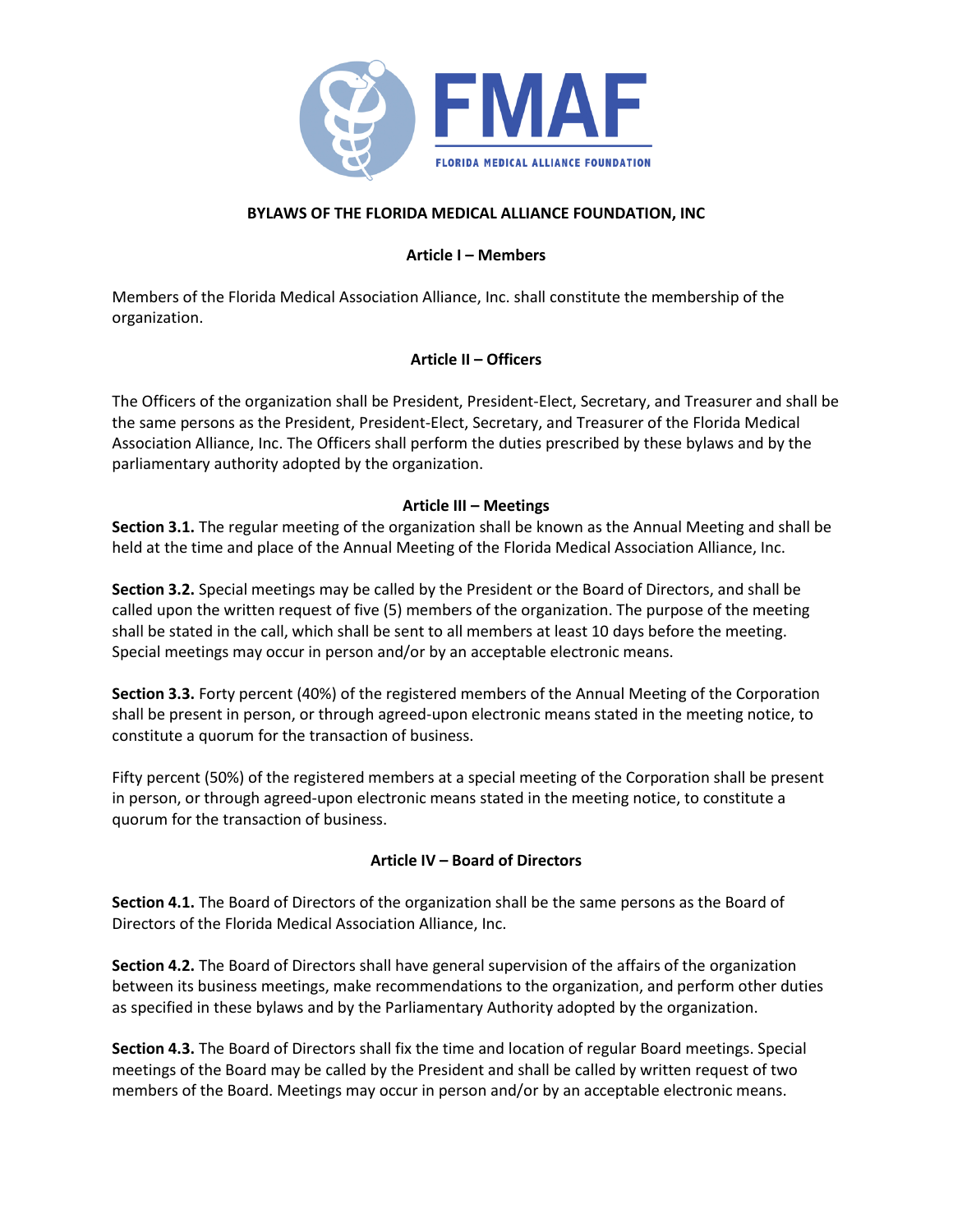

# **Article V – Committees**

**Section 5.** Committees shall be appointed by the President, with the approval of the Board of Directors, as deemed necessary to carry out the work of the organization. A committee shall cease to exist once the duties assigned to it have been completed. Committee meetings may occur in person or by an acceptable electronic means.

**Section 5.1.** The Foundation shall have a standing Finance Committee to manage the financial affairs of the Foundation. The committee shall be composed of the Foundation Treasurer, who shall serve as chair, and two (2) or four (4) members of the FMA Alliance, to be appointed by the Foundation President.

**Section 5.2.** Additional committees shall be appointed by the President, with the approval of the Board of Directors, as deemed necessary to carry out the work of the organization. A committee shall cease to exist once the duties assigned to it have been completed. Committee meetings may occur in person or by an acceptable electronic means.

**Section 5.3**. The President shall be an ex-officio member of all committees.

**Section 5.4.** The President shall report on activities of the organization to the Florida Medical Association Alliance, Inc. Board of Directors.

#### **Article VI – Parliamentary Authority**

The rules contained in the current edition of *Robert's Rules of Order Newly Revised* shall govern the organization in all cases to which they are applicable and in which they are not inconsistent with these bylaws and any special rules of order the organization may adopt.

# **Article VII – Amendment of Bylaws**

These bylaws may be amended at any regular meeting of the organization by a two-thirds vote, provided that the amendments have been provided in writing to the members of the organization at least thirty (30) days prior to the meeting.